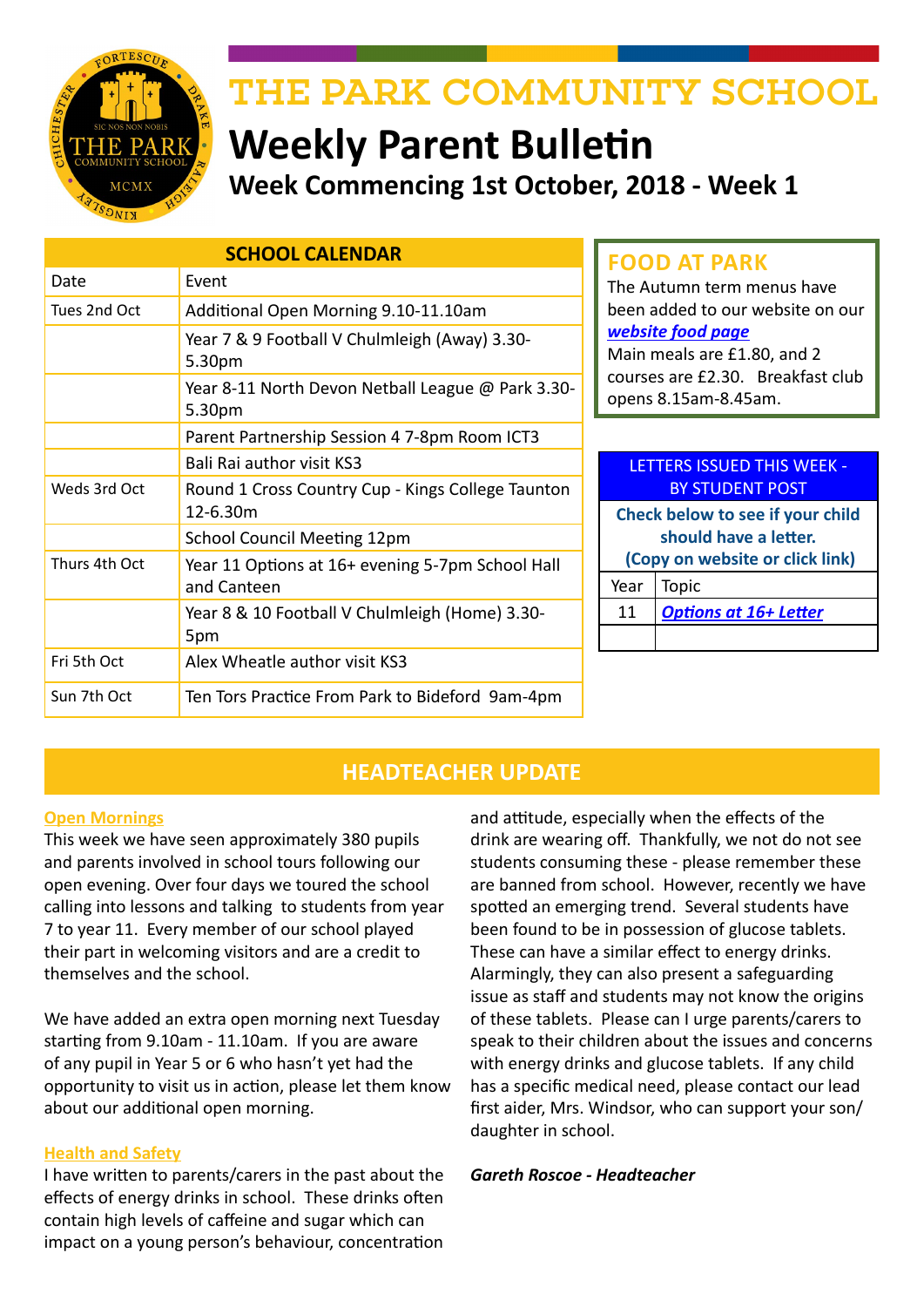## **FAIR FUNDING**

#### Dear Parent/Carer

I am sure you will have seen in the press that today (Friday) hundreds of Headteachers from across the country will be in London for a mass event intended to gain support for improved funding for all schools. Whilst I am not attending the event I support its aims and explain some context.

You will be aware of the challenges that schools up and down the country are facing. A mixture of rising costs and stresses on other support services has meant that for many years we have been being asked "to do more with less".

Under a challenging period of austerity for the country we understand that there is not a bottomless pit of money. Accordingly, schools have played their part to work even harder and with greater efficiency on behalf of the children and families that we serve.

It is clear to all Headteachers, however, that matters are unsustainable. Frequently, we do not have enough money to meet the demands placed on our schools. On the ground schools are left with little option other than reducing services and resourcing. Park's financial position is currently sound but living within our means, we also face difficult decisions, especially with a growing cohort.

Under the umbrella of the campaign group 'Worth Less?', Headteachers have shone a light on the funding difficulties that we are facing. We acknowledge that the Government should be given credit for introducing a new National Funding Formula. Unfortunately, however, the formula itself is not adequately resourced/funded and therefore our budgets remain in an unacceptably poor state.

In July, the Institute for Fiscal Studies echoed what we have been saying for a long time and confirmed that, in real terms, school budgets have been slashed by 8% since 2010. *[https://www.ifs.org.](https://www.ifs.org.uk/publications/13143) [uk/publications/13143](https://www.ifs.org.uk/publications/13143)* . It is simply not good enough for the Government to state that "more money is spent on schools than ever before", when independent evidence clearly states that in real terms, this is simply not the case.

Headteachers will gather at Downing Street to ask that the Chancellor, and his colleagues at the Department for Education, use the upcoming autumn statement to invest properly in our schools and your child's education. Many of the real terms cuts to our budgets should be reversed.

Thank you to those parents and carers who have supported this campaign. A better and fairer settlement would make a real difference to the support that schools are able to offer the children in their care.

Yours faithfully

*Gareth Roscoe - Headteacher*

## **ROAD CLOSURE - TRAFFIC LIGHTS MAY CAUSE DELAYS**

### **ROAD CLOSURE - A361 RIVER TAW - BARNSTAPLE (RUMSAM BRIDGE REPAIRS)**

Please be advised that circumstances and weather permitting, South West Highways will be undertaking essential highway maintenance works on behalf of Devon County Council for 1 night, on **Monday 1st October 2018.** 

The works will involve essential **bridge repair works.**  In order to carry out these works, a road closure and diversion will be in place.

Works will generally be undertaken between the hours of **19:00 and 07:00**, although these times may vary.

**Additional repairs to the bridge will also continue throughout the week under temporary traffic lights, which may cause delays.**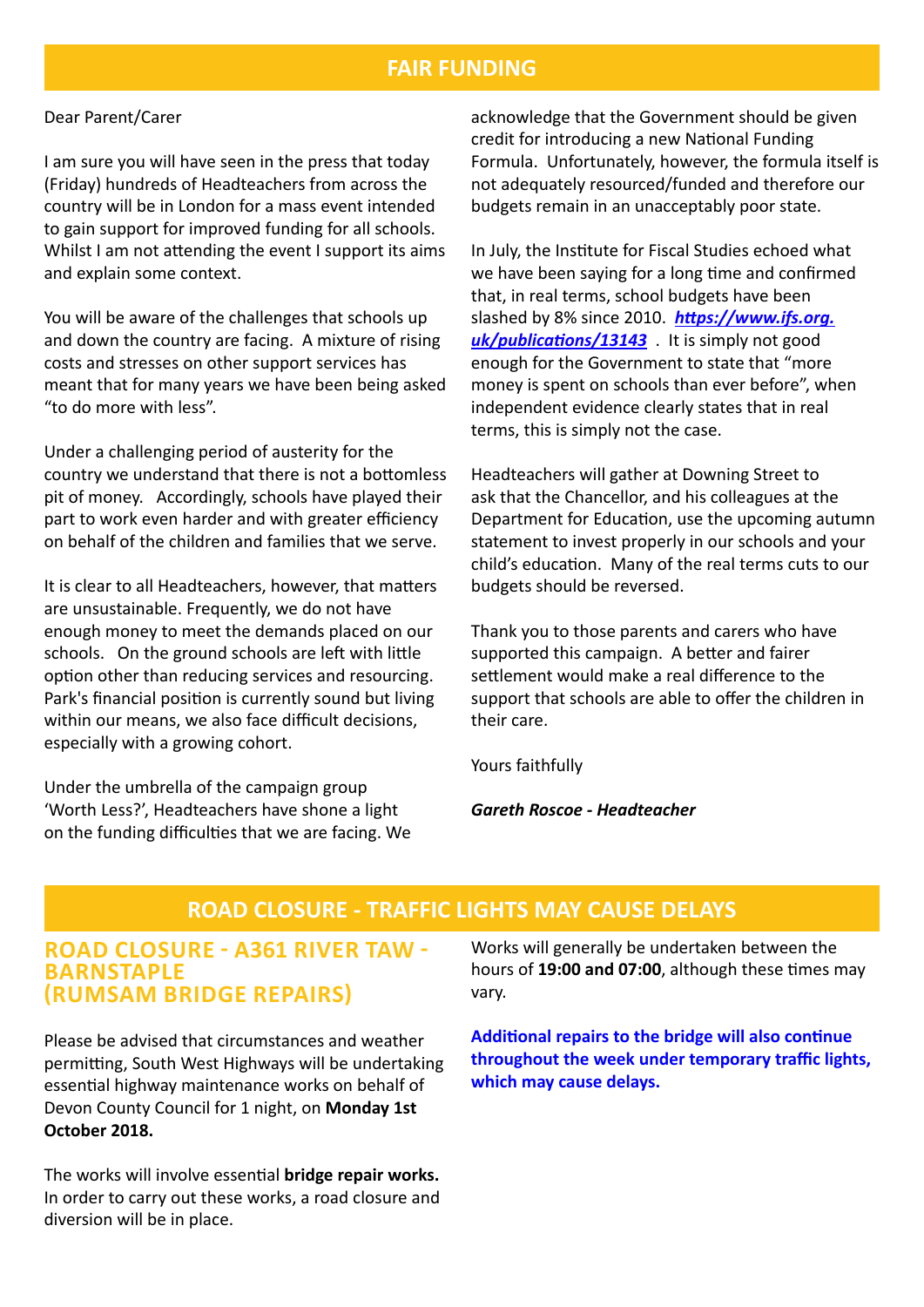# **KS4 INFORMATION**

# **YEAR 11 CAREER EVENTS**

Upcoming career events:-

- October 4th **Options at 16+ Evening** for all Year 11 Students and Parents at Park.
- October 10th **Petroc Open Evening**
- October 18th **Apprenticeship Information Evening** - for any Year 11 Students and Parents who want to know more about apprenticeships at Park.

Year 11 Careers Interviews start again on Wednesday 12th September. If any parent feels their child would benefit from a Careers interview with Careers South West, please email Mrs Thomas sthomas@ theparkschool.org.uk

18th-20th February 2019 - **Babcock International Routes into STEM Plymouth** - Click the attached *[flyer](http://www.theparkschool.org.uk/sites/default/files/Babcock%20STEM%20HALF%20TERM%202019.pdf)  [link](http://www.theparkschool.org.uk/sites/default/files/Babcock%20STEM%20HALF%20TERM%202019.pdf)* for more information. There are only 30 spaces so don't delay if interested in applying.

# **OPTIONS AT 16+ EVENING**

The Year 11 Options at 16+ Evening is being held on the 4th October. We will be issuing students with a letter regarding this event on Monday. We also provide a *[link to the letter](http://www.theparkschool.org.uk/sites/default/files/Invite-to-Options-at-16%2BEvening.pdf)* here.

## **THREE DAY UNIVERSITY COURSE**

Please view the attached poster (click to enlarge) about three Day University Courses on offer in Engineering and Science. These are available for girls in Year 11.



# **YEAR 11 CONTACT DETAILS**

Year 11 students are being asked to provide contact details to external organisations as part of the Careers programme. It is apparent that some students do not have their own email address other than their school one or know a phone number where they can be contacted after they have left Park School.

Please can Parents/Carers make sure that Year 11 students have a personal email, with a suitable address for making applications, and a contact phone number.

# **SCIENCE REVISION GUIDES KS4**

Revision guides are available to purchase from school at a reduced price.

**Option 1** - GCSE AQA - all three Science revision guides. Price at £8.75. **Option 2** - GCSE AQA Foundation Combined Science revision guides. Price at £6.00 **Option 3** - GCSE AQA Higher Combined Science revision guides. Price at £6.00

Payment can be made via Wisepay or cheque made payable to "Devon County Council".

# **HISTORY REVISION TWILIGHTS**

It would be great if parents/carers could encourage their sons/daughters in Year 11 who study history to attend the History Revision Twilights on Tuesdays 3.30-4.30pm. We will cover knowledge, skills, and exam strategy in the sessions.

Also if any parents would like to support their children with history revision but do not know how, then please get in touch with their History teacher who will be happy to help.

There are also revision support books available for all 4 GCSE modules at pupil reception. They can be purchased for £10.50. They contain key content, questions to practice with and model answers. They are available for new Year 10 History students and any Year 11s who have not yet purchased them.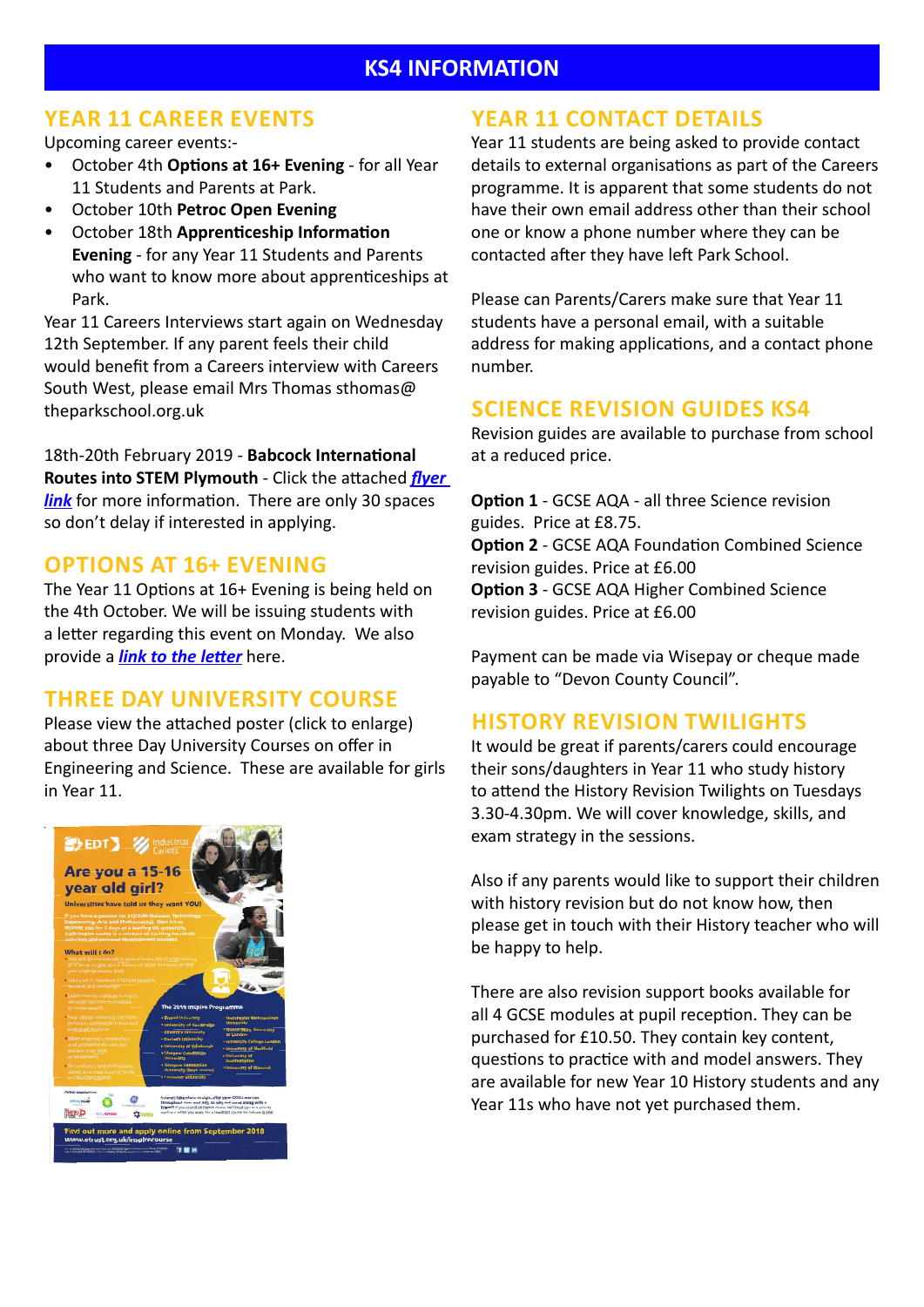## **YEAR 10 WORK EXPERIENCE**

Students received a letter outlining the Work Experience programme on Monday. The top half of the *[Parent/Carer Permission form](http://www.theparkschool.org.uk/sites/default/files/Work-Experience-Form.pdf)* needs to be returned to Pupil Reception by 9th November 2018. A copy is attached. Students are researching placements with their Tutors. However, there are two popular organisations with their own Application Procedures:

### **Work Experience Application Notes from Charter Vets**

As in previous years we have scheduled 'A Career in Veterinary Practice' presentations for students who are considering such a career and would like to find out more and potentially apply for work experience here. The dates of this years presentations will be on Tuesday 6th November 7.00pm at Mullacott Veterinary Hospital Ilfracombe EX34 8NZ and Wednesday 14th November 7.00pm at Charter Veterinary Hospital Roundswell Barnstaple EX31 3FG.

At these presentations students will have the opportunity to complete an application form to apply for work experience. If short-listed; students are then invited to attend an interview with Heather Wraith HR Manager. If any are interested in attending they should email Heather Wraith HR Manager at heatherwraith@chartervets.com as places will need to be reserved. Each student is welcome to bring one guest. I hope this will be of interest to you and they look forward to hearing from some of Park students in the near future.

A copy of the application needs to be handed in to Pupil Reception by 9 November 2018 and the original sent directly to Charter Vets.

#### **Applications for Work Experience at the Hospital**

The following information has been provided from the Hospital regarding work experience.

Please find attached the *[2019 application form](http://www.theparkschool.org.uk/sites/default/files/2019-Hospital-Application-form-Work-Experience.pdf)* for the year 10 work experience week at North Devon District Hospital. They have asked for a small photo to be attached, this does not have to be of professional quality, so they do not expect the students to incur any expense to get this.

 In the past the number of applications from each school has varied enormously, so this year will be

trialling a different selection format. Each school that sends applications will guarantee a placement for a minimum of 1 student and maximum of 4 students. This will be determined by the quality of applications and the interview process. Interviews will be as usual in January/February and the successful students will be informed vis their school when all interviews have been completed in all schools.

The week will run from Monday 8th July – Friday 12th July 2019. Due to the high volume of requests the hospital receives, this is the only clinical work experience offered and thus no other applications will be accepted for other weeks in the year.

Applications will need to be handed in to Pupil Reception by 9th November 2018. Do not send directly to the hospital.